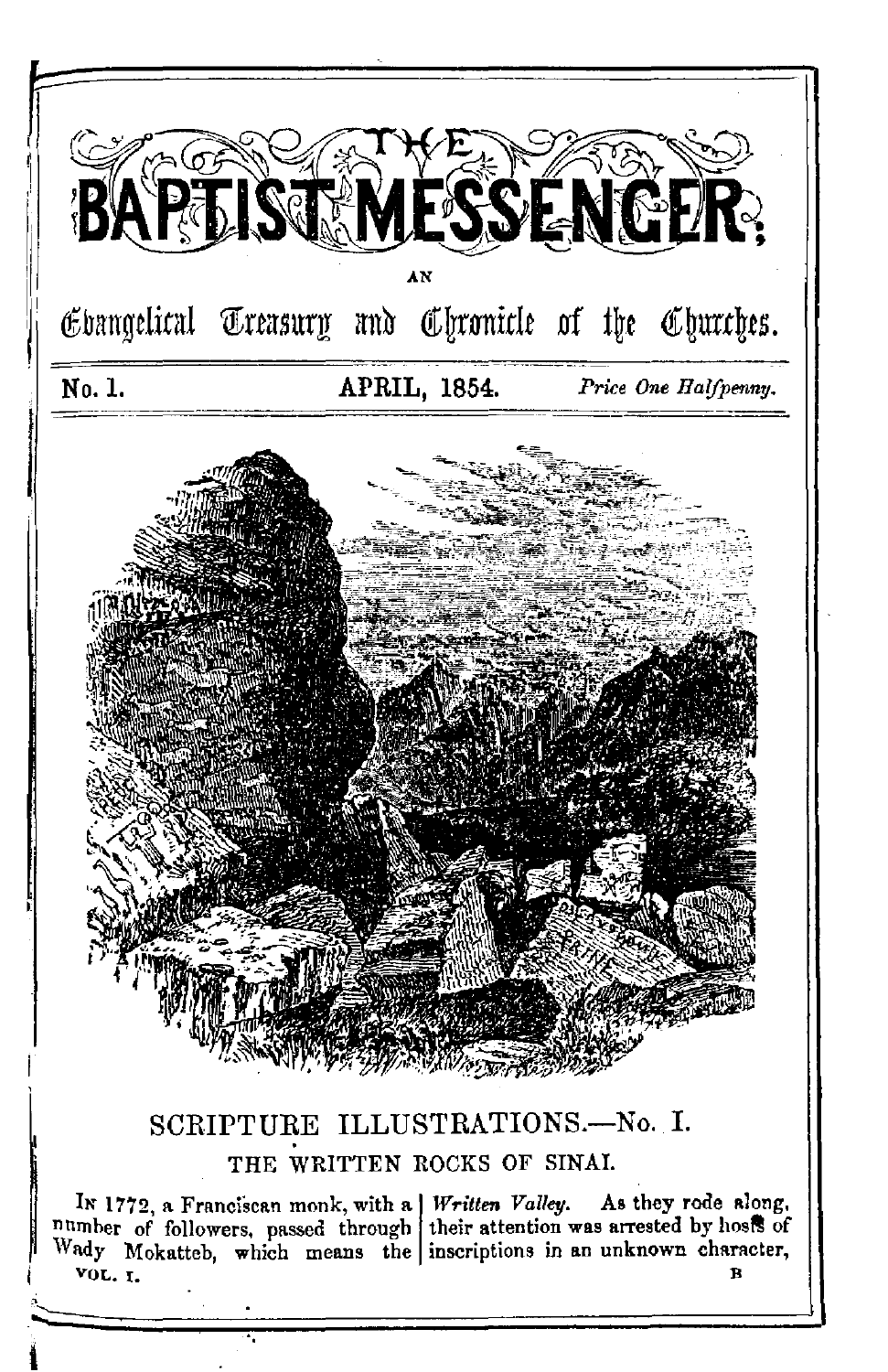engraved on the rocks; he tried to de- You may reckon them by thousands: cipher them, but could not find the you may follow them for miles. Some key. Yet he had with him men who reach up the rocks a hundred feet.<br>understood Arabic Greek Hebrew Sy- To execute them, there must have riac, Coptic, Armenian, Turkish ;- men been the resources of a settled and who could speak Latin, and most mo- fixed population, such as ladders, ropes, dern languages. None of those lin- platforms. &c. But no people ever gnists had the slightest knowledge of could have settled there without mithe characters engraved on these rocks. raculous supplies of food."<br>Yet somebody must have inscribed The only people answe them : and they must represent some description was Israel at their exodus.

respecting their origin and meaning. guage of Egypt. Mr. Forster's work Cosmas, an Alexandrian merchant, has identified the alphabet employed who lived in the year 535, and was the on these rocks with the Enchorial alfirst to announce their discovery, phabet of the Rosetta stone, and with thought they were done by the Israel- characters found in Egyptian quarries. ites. In 1753, a zealous bishop offered of a date prior to Moses. £500 to anybody who would copy Now having found out the key-<br>them. We have not heard of any thanks to patient laborious Mr Forsclaimants for this reward; but several ter-we can manage to make out some of them were afterwards copied. Pro- of these inscriptions. In nearly forty fessor Beer, of Leipsic, thinks they of them-quite enough to peruse at were the work of some pilgrims of the one time--we discover records of the early ages. But this is improbable principal events of the exodus. early ages. But this is improbable and impossible. They could neither and impossible. They could neither Somebody has described the passage have had the time nor means of execu- of the Red Sea, and the destruction of have had the time nor means of execu• of the Red Sea, and the destruction of ting them. With as great improba- Pharaoh. And here is another inting them. With as great improba- Pharaoh. And here is another in-<br>bility they have been ascribed to Chris- scription, telling us in simple eloquence bility they have been ascribed to Chris- scription, telling us in simple eloquence tians living and shepherding their how the waters of Marah were healed. flocks in the neighbourhood. They have not forgotten the smiting of

dergyman, however, professes to have be passed by. And here are narratives solved the enigma. We believe he of the murmuring at Meribah; of the has done so successfully. In a book plague of serpents; of the quails. lately published by him, called "The Here is not only a history of the Voice of Israel, from the Rocks of battle at Rephidim, but Moses has sat Sinai," he agrees with the thoughtful old merchant of Alexandria. They drawn him, with uplifted hands, just were, he says, the work of the ancient as the Bible describes it. Israelites, and these are the rock tablet Sometimes the inscriptions are very records of the miracles wrought during pithy. The man with the graving their forty years' wanderings in the tool would be very anxious not to un-<br>wilderness. Here

they are the work of one generation. red geese rise from the sea; lusting, Their number, extent, position, point the people eat of them." to a numerous army of engravers. And here is the story of Marah :

To execute them, there must have platforms, &c. But no people ever

The only people answering to this

language.<br>Various opinions have been held bear a close affinity to the written lanbear a close affinity to the written lancharacters found in Egyptian quarries.

> We have not heard of any thanks to patient, laborious Mr. Forsof these inscriptions. In nearly forty

how the waters of Marah were healed. The Rev. C. Forster, an English the rock. No, it was too wonderful to

battle at Rephidim, but Moses has sat<br>for his portrait. They have actually

dertake anv verbose narratives. Here lie says, " They clearly show that is one refirring to the quails: "The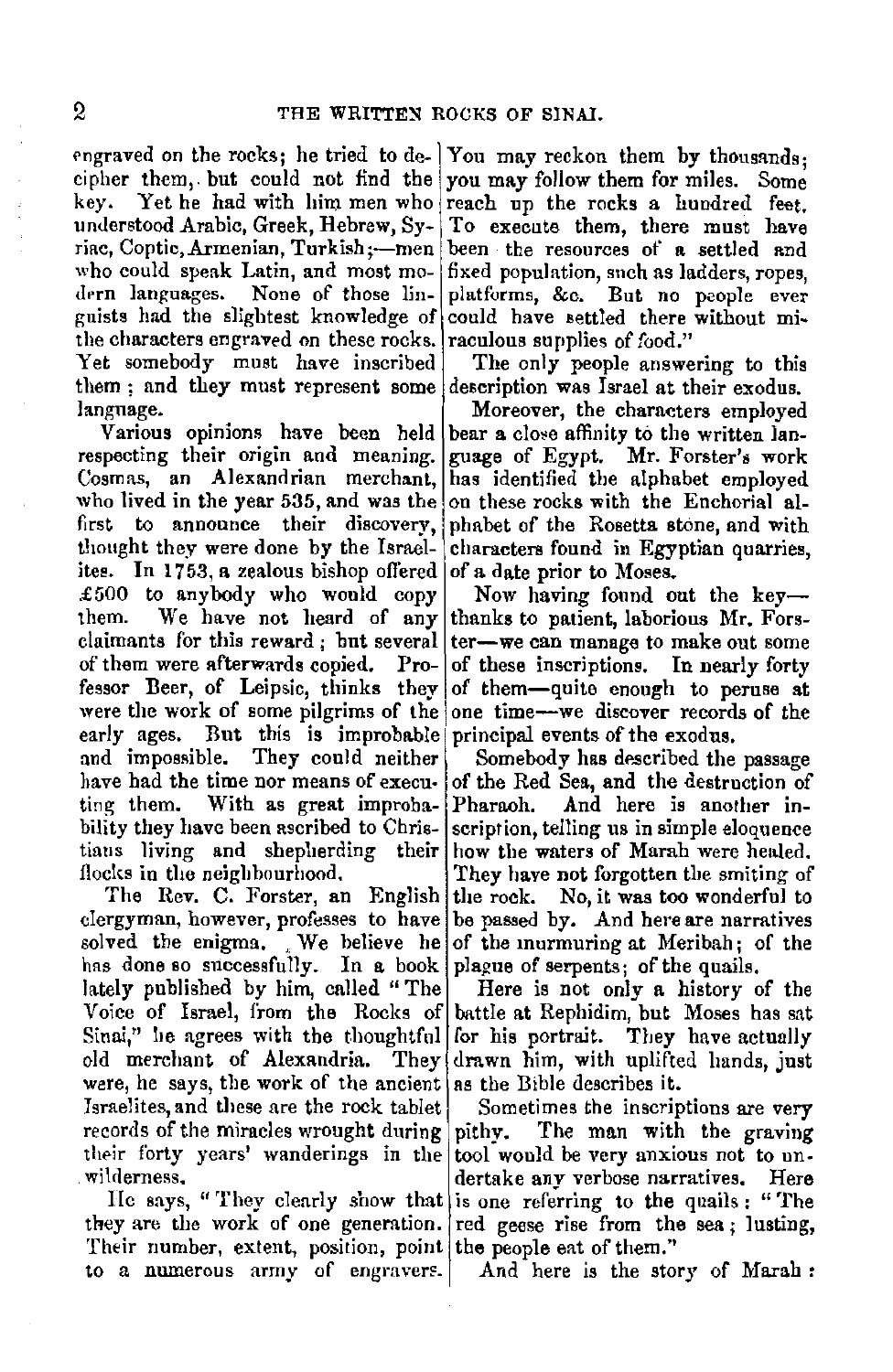Aaron, Hur."

"The people, with the prone mouth, described with more terseness and drinketh at the water-springs. Touching with a tree the well of bitterness, he heals."

Would you read the history of the smitten rock, it is before you. eloquent speaker strikes the rock, flows scriptions are inspired. They add noforth the water, falling down." vii. 22.)  $(\text{Acts} | \text{thing to the Bible.}$  But they add to

No general ever had his movements racity.

### THE CONSTANCY OF GRACE.

"I am the Lord, I change not; therefore ye sons or Jacob are not consumed."-- MAL. iii. 6.

weak and fallen brethren we are ac- rangement; all partakes the constancy cnstomed to caprice and uncertainty. of Him whose dispositions, amidst But from that caprice and inconstancy every various dispensation, know no<br>which so embitter earthly friendships shadow of turning. Nothing will ever which so embitter earthly friendships and so darken human governments, alter God's love for His beloved Son, the character and the administration of Nothing will ever lessen His complathe great I AM are sublimely ex- cenoy in the finished work of the Saempted. Infinitely exalted above the viour, or lead Him to give a colder circumstances which influence our- reception to the sinner who pleads the selves, He is the same, yesterday, to- merits of Immanuel than  $He$  gave to day, and for ever,—as just, as true, as the blasphemer of Tarsus and the conbenevolent, as gracious, as when He verted voluptuaries of Corinth. But opened Paradise to the dying thief, and as long as man's Mediator keeps His answered the first petition urged in the station at the right hand of the Father,

there is nothing on which we may better things than the blood of Abel,—count more securely. The Throne as long as the echoes of the upper which God has set up in this world of sanctuary repeat that dying cry, "Fa-<br>ours is a throne of Clemency: and ther, forgive them:"---so long will it "Grace reigns" is the purport of every  $\vert$  be just in God to pass by transgression, Gospel proclamation. In other words, and so long will it be a joy to all His we are told, that in virtue of the satis- generosity to bestow the pardon which fying work of the Saviour, it is con- penitence craves, and which justice no sistent with God's holiness to yield to longer withholds. the promptings of His compassion; In order to receive that pardon, we and now that it is no injustice to can- have only to come to God through eel expiated sin, it is a great joy to Jesus Clirist, There are no courtly

there is nothing arbitrary, nothing  $ca-$  ciple is, that whoso shall so far agree

THE graciousness of God is an un- pricious or uncertain. All is first changing perfection. Amongst our principle; all is fixed and revealed ar-Amongst our principle; all is fixed and revealed arname of His Holy Child Jesus.  $\begin{vmatrix} -a_8 \ -a_9 \end{vmatrix}$  as the blood of our Divine So constant is God's grace that Brother retains its voice, and speaks Brother retains its voice, and speaks as long as the echoes of the upper ther, forgive them;"-so long will it

brevity than had the leader of Israel his. "Prayeth unto God, the prophet, on a great stone, his hands sustaining,

Now, it is not said that these in-

its credentials. They confirm its ve-

pardon the sinner. punctilios prescribed, but there is a In the exercise of God's clemency great principle laid down. That prin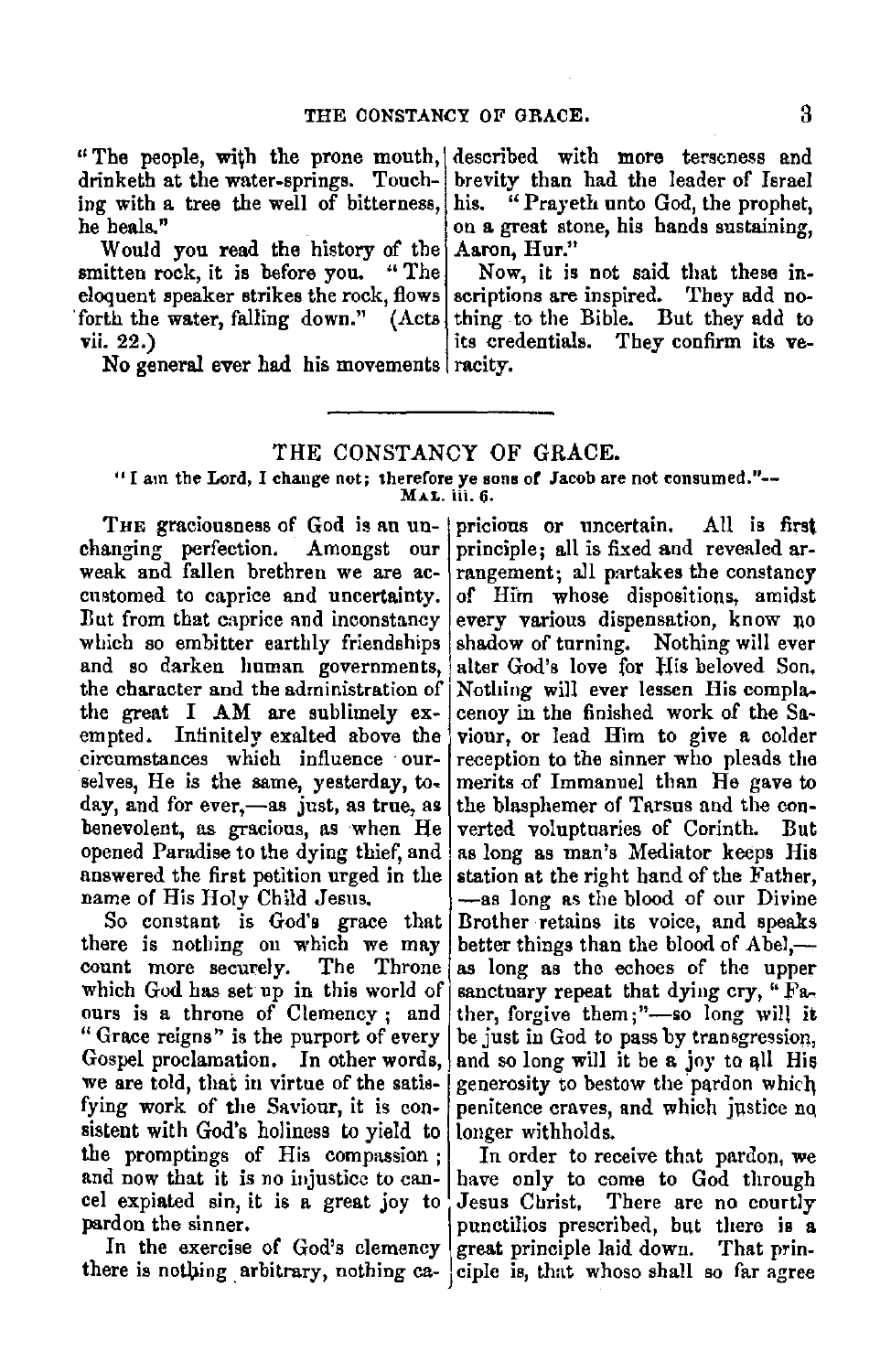that work; or, otherwise expressed, that whosoever, heart-convicted, self- melted away in the blazing beam;-as condemned, aud from a felt necessity, it is sure that the snn will soon salute shall subscribe his name to that peti- his expectant gaze whose eyes are tion for pardon which has already turned to the serene and brightening received the signature of the Atoning orient;—as it is sure that the rich<br>Surety, shall never come into condem- round drops will not spin upward nation, but in the very fact is already through the firmament and disperse passed from death to life. In such an through empty space, but will descend event-in the case of such believing in on the outspread eager soil. If we re-<br>Christ-in the case of such an adhesion turn to the Lord, thus surely will He to the scheme of mercy, there need be raise us up and cause us to live in His no more doubt as to the forthcoming sight; for His going forth is prepared pardon than there need be distrust in as the morning, and He shall come un-<br>the laws of Nature. To those who to us as the latter and the former rain come for it to the Throne of Grace, comes down on the earth.

with God Himself as to give glory to God Himself has taught us that His the work of Immanuel shall benefit by mercies are as sure as it is sure that mercies are as sure, as it is sure that<br>the thick cloud will be blotted out and turned to the serene and brightening round drops will not spin upward turn to the Lord, thus surely will He To those who to us as the latter and the former rain

### MORE EARNEST PRAYER THE WANT OF THE CHURCH.

EARNESTNESS in religion is ever characterized hy earnestness of prayer, and there is really no more of the former than there is of the latter. It is absolutely impossible, in the nature of things, that either an individual, a church, or an age, can be earnest in piety, whore there is lukewarmness in devotion. The church needs the spirit of prayer, both for its own internal state and for its external operationsfor its own spiritual life, and for its influence upon the world-for its more perfect sm1ctification, and **for** its more extensive usefulness.

Let it be borne in recollection that religion is a divine creation, a heavenly production; there is not a particle of it in our world, but what cometh down from above; no, not a ray of holy light, nor a glow of spiritual warmth, but what is an emission from the fountain of celestial radiance and fire. All on earth will be sterility and desolation till the shower descends from the clouds which hang around the throne of God. shadow of the cross. All hope of, and

The world can no more be regenerated and sanctified without the work of the Holy Spirit, than it can be redeemed without the blood of the Son of God. The soul that is not visited by these genial influences of the new heavens, will be a desert soul; without these, the church will be a desert church;the world a desert world. We cannot be too deeply convinced of the need of the Spirit's operation-a defect of conviction on this point is radical, and will enervate everything, and cause ultimate and universal disappointment. Deny or forget, or only coldly and theoretically admit this, and whatever forms of individual devotion, and \_creeds of orthodoxy, we may maintain -whatever systems of ecclesiastical polity we may set up-whatever societies of confederated zeal we may organize, we are only building a Babel to proclaim our folly, or a mausoleum to entomb our religion, This great truth must not go down even in the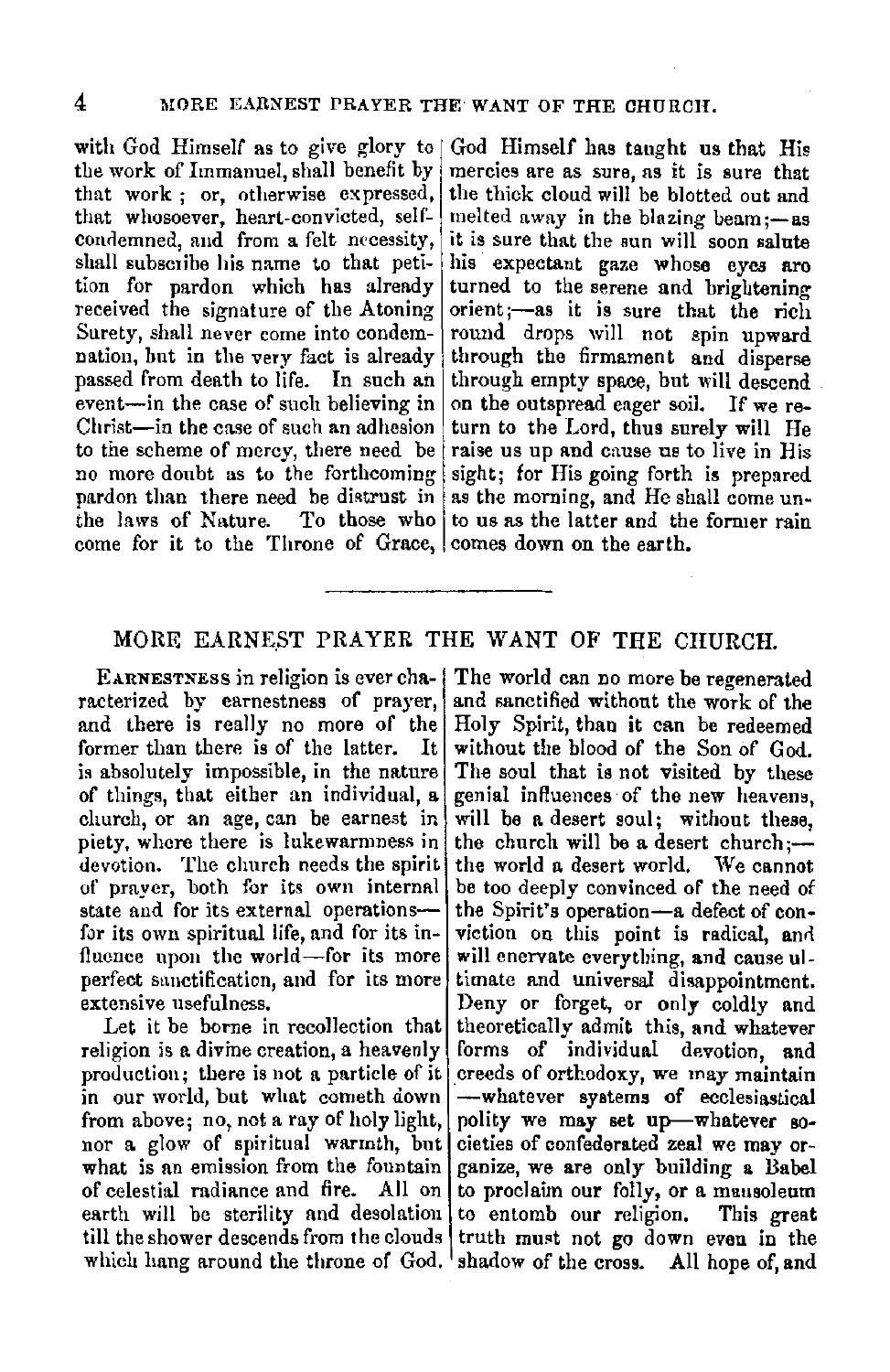all attempt at revival, either in our own soul, or in our own church, or in our own age, must begin here. This<br>is to begin at the beginning. "O is to begin at the beginning. Christians, is there such a doctrine in our creed as the doctrine of Divine influence? Is there such an Agent in tlie church as the almighty Spirit of God? Is he amongst us expressly to testify of Christ-to be the great animating spirit of his missionary witness, the church? and is it true that his unlimited aid can be obtained by prayer-that we can be baptized with the Holy Ghost, and with fire? 0, ye that preach, 'believe the promise of the Spirit, and be saved.' Ye that love the Lord, keep not silence; send up a loud, long, united, and unsparing entreaty for his promised aid. This, this is what we want. And this is

all we want. Till this be obtained, all the angelic agency of heaven will avail us nothing ; and when it is obtained, all that agency **will** be unequal to the celebration of our triumphs."\*

Let this impressive and beautiful paragraph be written upon our hearts, repeated by our lips, aud sounded by ten thousand echoes throughout the land. This must be the burden of the church's prayers, for God has suspended, to a considerable extent, the outpouring of the Spirit, upon the supplications of his people ; an arrange. ment by which he honours himself in being thus publicly acknowledged as the Author of all good, and at the same time honours his church by making her the medium through which the blessing descends.

• "The Witnessing Church."

# TRIALS FOR THE TRUTH ; HISTORIC SKETCHES OF BAPTIST NONCONFORMITY.

#### CHAPTER 1.-AFFECTING NARRATIVE.

of Uniformity, when more than two thou• sand ministers were, on refusing to con• form to its requirements, deprived of their livings, and prohibited the exercise of their ministerial functions; many of them were subjected to fines and confiscations which swept away all property; others were beaten, thrown into prison, and treated with the greatest inhumanity, which, in some instances, resulted in their death,-that the interesting and affecting incidents occurred of which we have announced our inten• tion of giving an historic sketch, in the successive numbers of the "Baptist<br>Messenger."

Mr. Williamson, who was concerned in a number of vessels which trafficked to different parts of the world, made a proposal to his son Stephen, a youth of considerable promise, that he should go out as supercargo, in the Reindeer, on her going back to America. For reasons

It was soon after the passing of the Act | which will hereafter appear, no proposition could have been more agreeable to him.

Although **Mr.** Williamson disliked the Puritans, and approved the stringent measures which were adopted to suppress them, or to compel them to conform, yet he was not unwilling to aid their escape from the country, even against law, provided he got well paid for his assistance.

" Puritan pounds," said he, " are cur-<br>rent, though Puritan piety is at a dis-<br>count; the rogues will get to America some way, and I may as well reap the benefit of their emigration as others. Besides, as long as I shall be helping to put them out of the way, why should the government complain? Dy remov- ing the cause, I shall be assisting to allay the agitation of the public."

How gracefully a man can dupe him• self by false reasoning, when it favours his own interest! So long as Mr. Wil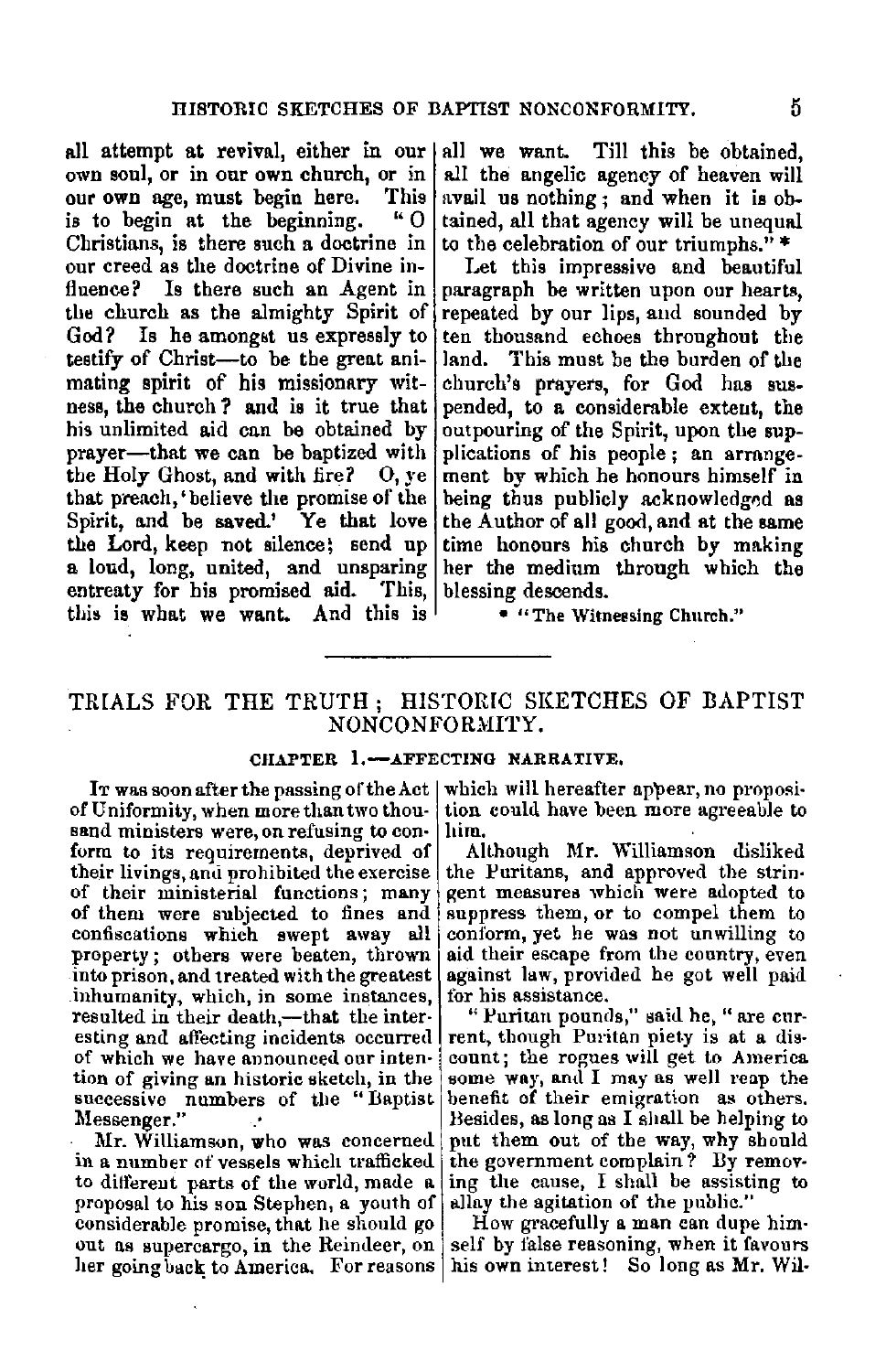liamson"s false logic reasoned money into his pocket, it easily satisfied his judgment and his conscience. He could enter into secret negotiations with the Puritans to furnish them a passage to America, provided they would compensate him handsomely for the risk he incurred of detection and punishment by the government. On terms highly favourable to himself, he had granted passages for a company of thirteen, amongst whom were two ministers. These, however, were not individuals who had separated themselves entirely from the established church of England, but persons who, whilst they cherished an ardent affection for the doctrines and the ceremonies of that church, whilst they loved its liturgy and reverenced its bishops, were yet strongly opposed to the innovations which had been introduced by Archbishop Laud-men who, if novel, and what they deemed Popish rites and customs, had not been introduced into the ritual, and made obligatory upon all, would have lived and died in the bosom of the establishment. They loved the church, but mourned over its corruptions.

From these passengers Stephen learned more of the character of Land's administration than he knew before. He ascertained the practical working of his novel measures, and learned particularly why it was that they were so unwelcome to a large portion of the people. Whilst to some it seemed a small affair whether, according to the requirements of Land, they bowed at the name of Christ, when it was uttered in the services by the clergyman, or not; whether they regarded the Lord's supper as a real sacrifice, and the bread as the real body of Christ, or as only a com-<br>memorative ordinance, and the bread as a mere symbol; whether the communion table was placed in the centre of the chancel, or at the east side of the chancel, and there made in the form of an altar, having two or three steps for its ascent, and enclosed with a railingwhilst some viewed all these as matters of indifference, yet others regarded them as highly important; made them subjects of conscience, and would not the place and the pulpit, I could not

on any account yield to the enjoined innovation. Their refusal to conform to these requirements of the archbishop subjected them to all kinds of annoy• ances. Men who were sound in the belief of Christian doctrines, unexceptionable in their deportment, and laborious in the discharge of their pastoral duties, and who had oecupied for many years the same field of labour, until they were surrounded by large congregations ardently attached to them, were, on account of their non-conformity in these non-essential particulars, fined, censured, and removed from their livings.

"I don't recognize the right of government to compel us to perform religious ceremonies contrary to the convictions of our own judgment and conscience," said the Rev. **Mr.** Blaisdell, when in conversation with others upon the quarter-deck.

"If it is right for government to oblige us to do some things against our conscience, it is right to oblige us to do many things; and then we might as well be destitute of conscience."

"Very true," replied Mr. Fairbanks. " Though it was a severe trial for me to tear myself away from the spot where I have lived and laboured for the last twenty years, yet I have chosen to do it rather than remain there with a polluted conscience. But it **was a** heavy afflic-There was the garden on which I had bestowed immense pains and labour. During all these years, I have diligently cultivated it. I filled it with the rarest flowers; I planted it with the choicest fruit; I grafted all the trees. Every tree has a history-something<br>peculiar to itself. In that parsonage all my children were born. Iu the village cemetery are the remains of two of them-one on each side of their mother. With the inmates of every house I was acquainted, and by large numbers I know I was beloved. It was my flock. They had grown up around me, and I felt a shepherd's interest in them all." The good man wept as he called to recollection those whom he had left.

" Still, with all my attachment for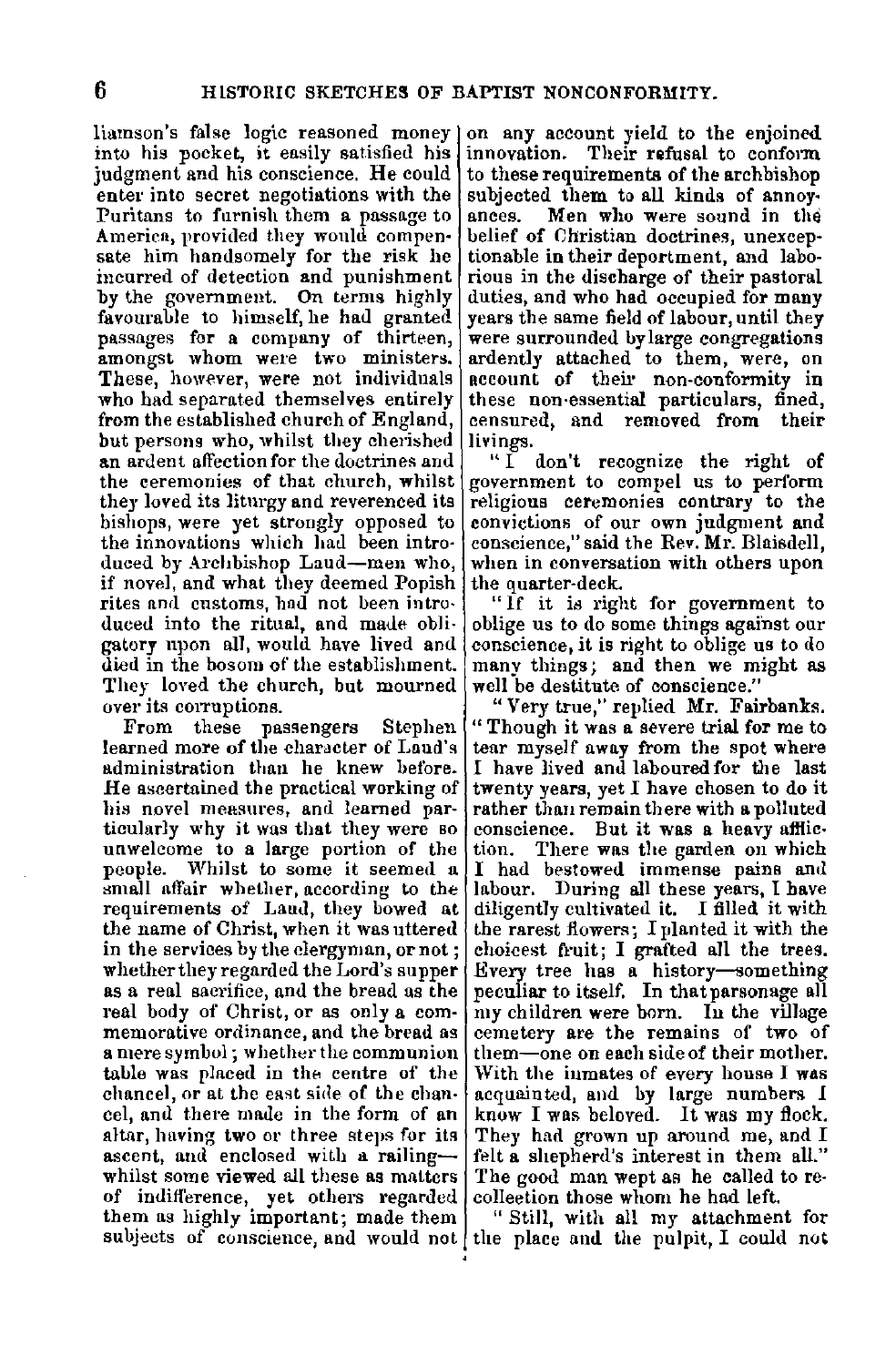$\alpha$ <sub>00</sub> conscience. With just enough to pay my passage to America, I have left all those objects of interest, to commit myself to the uncertainties of the future, in a new world. I go to enjoy religious liberty-where I shall be per• mitted to cherish my own religious opinions, without being subjected to the persecuting edicts of the powers that be." conform and remain with them with a [cruel. He could not, therefore, refrain

"I never could see," said Stephen, "what right the government had to dictate to the people their religious **creeds ...** 

"There are many other things which the government does, of which I pre• sume you do not see the rightfulness."

"Very true; but this has always seemed to me to be so far beyond the proper authority of government, that I wonder the people submit to it."

"All the people do not submit. Our being on board this vessel to-day is the proof, and the consequence, that we will not submit. No man, whether priest, archbishop, or king, shall coerce my religious views."

" But are you eertain that the colonial government in Americo. will not inter• fere with your theological views?"

" How can they? They know the evil of it. Persecution has driven them from their own land. It would be the most palpable inconsistency for them to inflict upon others that from which they have fled themselves."

"So it seems to me," said Stephen. " They wonld be as bad as their persecutors, for they would be guilty of similar conduct."

The effect of the various conversa• tions of Stephen with the passengers was, to awaken in his mind a deep? sympathy in their behalf. Although he had been brought up under the in• fluence of the established church, of which his parents were members of the "straitest sect," who justified every measure of the government, he did not by any means partake of all their views. The laws which had been passed against the non-conformists in the church, and the dissenters who had separated from

from rejoicing that an asylum was offered them in the new world, where they would be free from this spiritual tyranny. Each of the company had a personal history of sufferings, arising from the iniquitous policy which had been pursued by Laud. As Stephen became sufficiently acquainted to converse with the different passengers, his astonishment was daily increased by discovering the numerous **ways** in which the ecclesiastical laws of the kingdom were fatal to the happiness, not only of those who could not conscientiously comply with them, but to all such also as were in any wise dependent upon these-as wives, children, servants, or workmen. Consequently, his aversion to those laws was greatly increased.

Finding in him a sympathizing friend, the passengers disclosed to him fully the bitter experience through which they had passed, for not denying what they sincerely believed, or for refusing to perform what they considered was positively wrong. At times his eyes were filled with tears, and his blood boiled as he listened to their affecting and exciting narratives.

It was usual for the passengers to have daily devotions on board, and preaching, when the weather would permit. As these exercises received their colouring from the peculiar circumstances in which the Puritans were placed, their tendency was to lessen in the mind of Stephen his prejudices and opposition towards their views, and to create a dislike towards the ritual of the episcopal church.

After a passage of moderate length, the Reindeer arrived at Boston. Stephen was now full of business. It was his place to see that all articles of merchandise taken on board, and of which he had kept the account, were delivered or accounted for. This being over, he looked around for a boarding-place, and after considerable trouble, nearly all the houses being filled by the new arrivals. he succeeded in obtaining accommodations.

it, appeared to him both unjust and enough to contain his trunk and bed, A small attic chamber, only large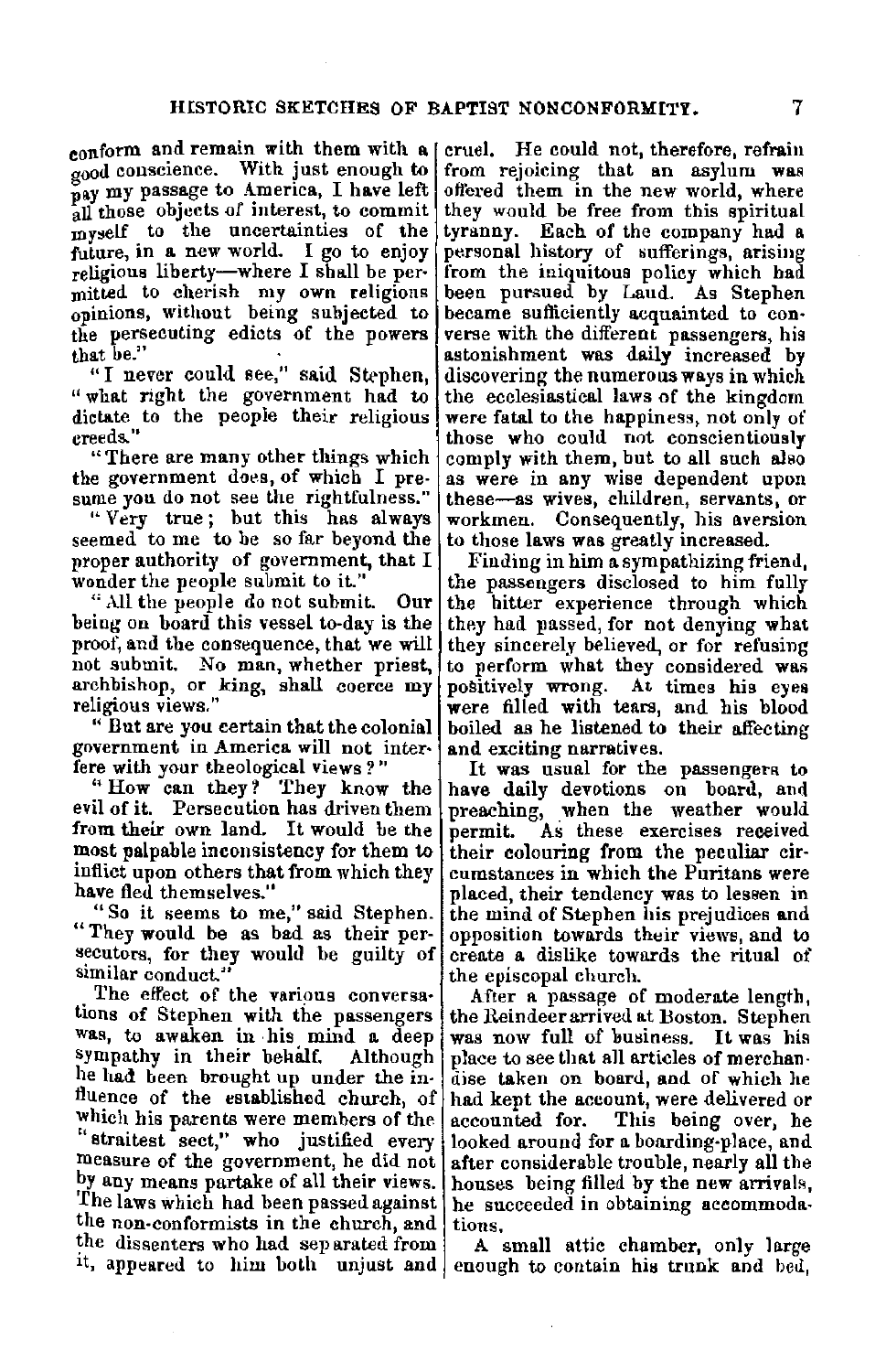with a small table, and a single chair, I afforded him. With these he managed were all the conveniences that could be  $\vert$  to make himself quite comfortable.

# GOD CHOOSES THE POOR OF THIS WORLD.

MOSES was the son of a poor Levite-Gideon was **a** thresher-David was a shepherd boy-Amos was a herdsman-the Apostles were "ignorant and unlearned."

The reformer Zwingle emerged from a shepherd's hut among the Alps. Melancthon, the great theologian of the Reformation, was a workman in an armourer's shop. Martin Luther was the child of a poor miner.

Carey, who originated the plan of layer's labourer.

translating the Bible into the language of the millions of Hindustan, was a shoemaker in Northampton. Dr. Morrison, who translated the Bible into the Chinese language, was a last-<br>maker in Newcastle. Dr. Milne was maker in Newcastle. a herd-boy in Aberdeenshire. Dr. Adam Clarke was the child of Irish cottars. John Foster was a weaver. John Foster was a weaver. Andrew Fuller was a farm-servant. William Jay of Bath was a brick-

### HOLY ASPIRATION.

"Blessed are they which do hunger and thirst after righteousness: for they shall be filled." $-MATT$ . v. 6.

THERE are centring in our com- *Provision*. The existence of desireplicated nature a variety of appetites. physical, intellectual, or moral—im-<br>These appetites are ever the springs of plies a corresponding object. They These appetites are ever the springs of action. There are the animal for food. the intellectual for truth, the moral for rectitude. The power of the first is seen in all; it keeps the world in hungers and thirsts after it, from be-<br>action. The power of the second is coming good. Goodness like the air action. The power of the second is coming good. Goodness, like the air seen mainly in the thinker: it is the we breathe, is ever at hand; it enimpulse of the philosopher. The compasses our path. If we really power of the last is seen in the Church: *desire* it we shall have it. This holy it is the spring of religion. The second aspiration is indispensable to the hapis not so generally felt as the first, nor piness of all finite intelligences; without is the third so generally felt as the se- it, even angelic natures would have no cond, and yet the third far transcends stimulus, and would make no progress. the other two in importance. Man's Their energies would wane into weakdeepest want is *righteousness*. Appetite ness for the want of exercise. Under implies two things:--(1) *Health.* The its craving force the world of happy<br>body without appetite for food is spirits ever press "towards the mark" diseased, the intellect without an appe- for a still higher" prize;" and, as they tite for truth is diseased, and the soul press, they rise to brighter scenes, and without an appetite for righteousness feel the ecstasies of sublimer joys. is diseased; and the reason therefore Truly blessed, then, are they that why men do not hunger and thirst " hunger and thirst after righteous-<br>more after righteousness is because the ness." more after righteousness, is because the soul *is* diseased. Appetite implies (2)

that hunger and thirst after "right-eousness shall be fed." There is no obstacle to prevent the poorest man that desire it we shall have it. This holy spirits ever press " towards the mark "

8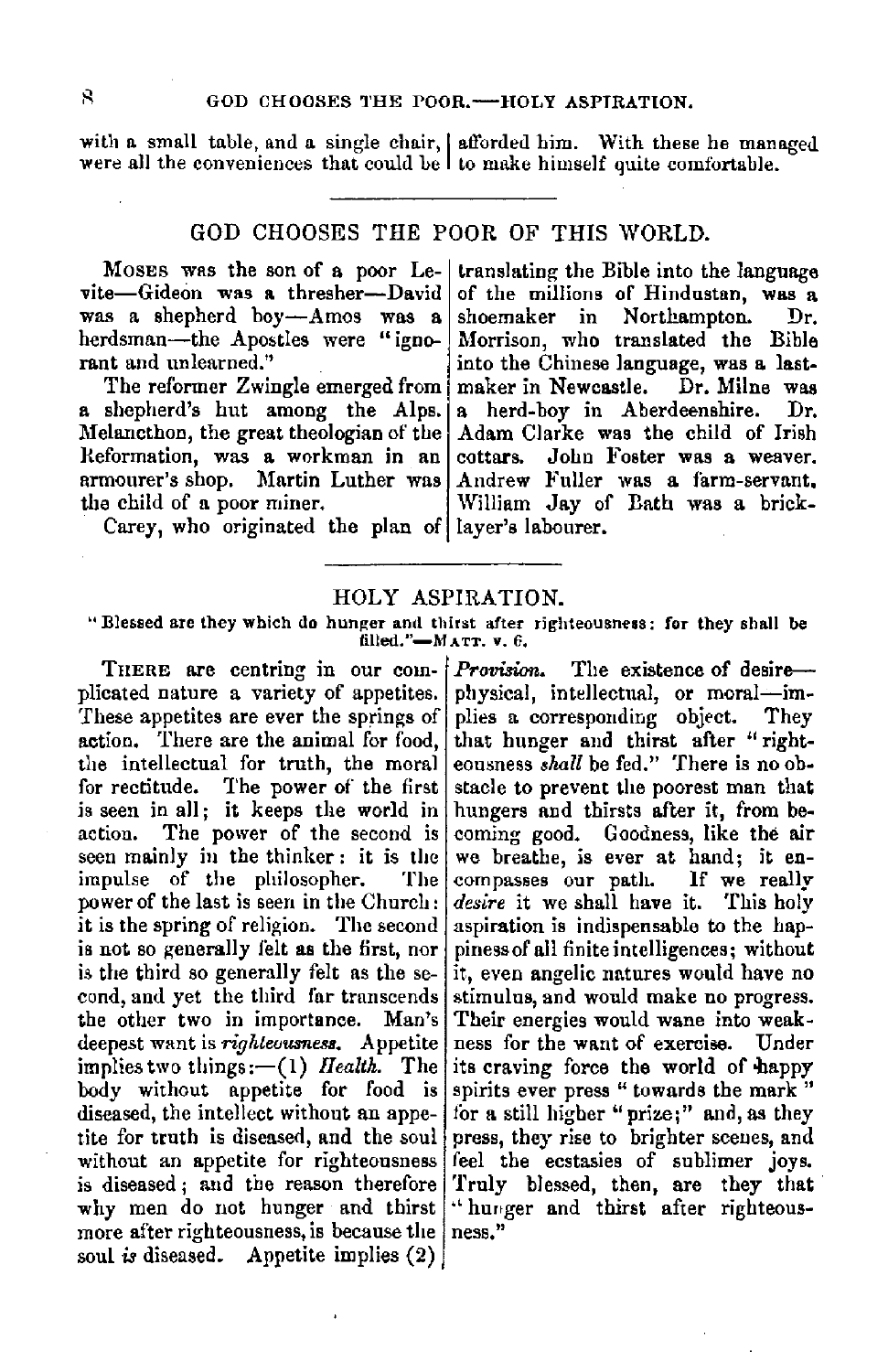

Engraced by E. Whimper from a Drawing by II. Anelay.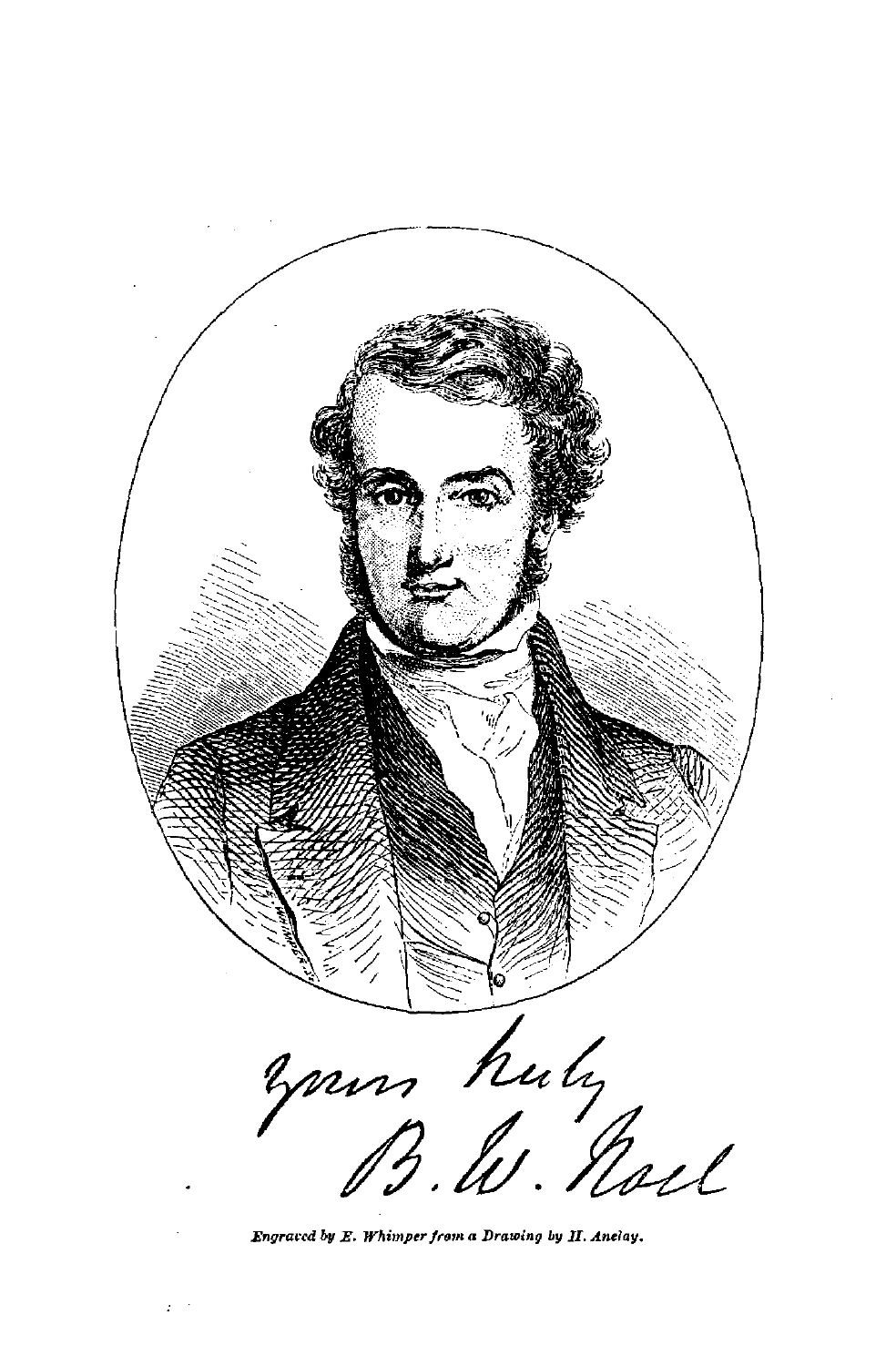# ARE YOU FOR OR AGAINST CHRIST?

" He that is not with me is against me." $-MATT$ , xii. 30,

rarest things in the world. Man is not stroy or to save our souls. Is neu-<br>made for indifference. Undoubtedly trality, in such a case, possible? Can he may feel neither love nor hatred we remain without any sentiment in for things which are completely foreign the presence of a fact, immense, overfor things which are completely foreign to him, and to which no circumstance to him, and to which no circumstance powering, absorbing, which unceasingly directs his attention. But whatever solicits a decision ? Is it not here affects him nearly, everything which that indifference must find its limit ?<br>exerts an influence upon his fortune. But I go further, and say, if we had exerts an influence upon his fortune, nav more, everything which he sees exciting general interest, becomes to him an object of some kind of senti- willing it, a choice. Because true re-<br>ment. His tastes may change, but, ligion meriting nothing less than our ment. His tastes may change, but, like a pendulum, he oscillates perpetually from affection to aversion, and<br>from aversion to affection, without ever stopping in the intermediate space. deepest hatred, not to oppose it is to<br>His soul being made for feeling and be for it. Here any middle course is His soul being made for feeling, and feeling being his life, he is, so to speak, impossible. The indifferent person constrained to love or hate, and to flee will hear false religion on the one side from indifference as a kind of death. say to him. Since you are not against Each of us, by reflecting upon himself me, you are for me; and on the other and consulting his recollections, will side, true religion cry to him, Since recognize this disposition without diffi- you are not for me, you are against cultv. This fact. then, will be sufficulty. This fact, then, will be sufficient to put us on our guard against And to make this last truth more the notion that we may *not* be *for* evident, suppose that God manifest in Jesas Christ, and yet not be *against* the flesh has descended to the earth, in

made be true in general, it is especially ideal of perfection; his work, the sal-<br>so in the domain of religion. A religion vation of the human race: his preis an opinion and a system; but what cepts, holiness itself; his feelings in distinguishes it from all opinions and reference to you, a boundless comsystems is, that it professes to be the passion. You acknowledge in him all Work of God, and "all in all" to man. these attributes, and you say to him, Any religion which should lay claim Since thou art the ideal of perfection, to less would belie itself, and be un- the rule of holiness, God himself worthy of the nature of religion. If manifest in the flesh; since thou hast a religion is true, it follows that we shed thy blood upon the cross for the ought to love it with all our heart; if salvation of my soul, I cannot be false, to detest it with all our heart; against thee, but I will not be for thee. for the question turns upon a matter And for whom, then, great God! for ?f the highest excellence, or a criminal whom, then, is that heart *?* for it is

A REAL neutrality is one of the of the devil; a thing adapted to de-<br>rest things in the world. Man is not stroy or to save our souls. Is neutrality, in such a case, possible ? Can we remain without any sentiment in solicits a decision? Is it not here that indifference must find its limit?

> even remained indifferent, we would<br>not the less have made, without whole love, not to devote ourselves to<br>it is to be against it; and a false religion not deserving anything but our say to him, Since you are not against side, true religion cry to him, Since

m.  $\vert$  the person of a being resembling you;<br>But if the observation we have just that the character of that being is the that the character of that being is the vation of the human race; his pre-If manifest in the flesh; since thou hast imposture; a work of God, or a work necessary to be for some one; the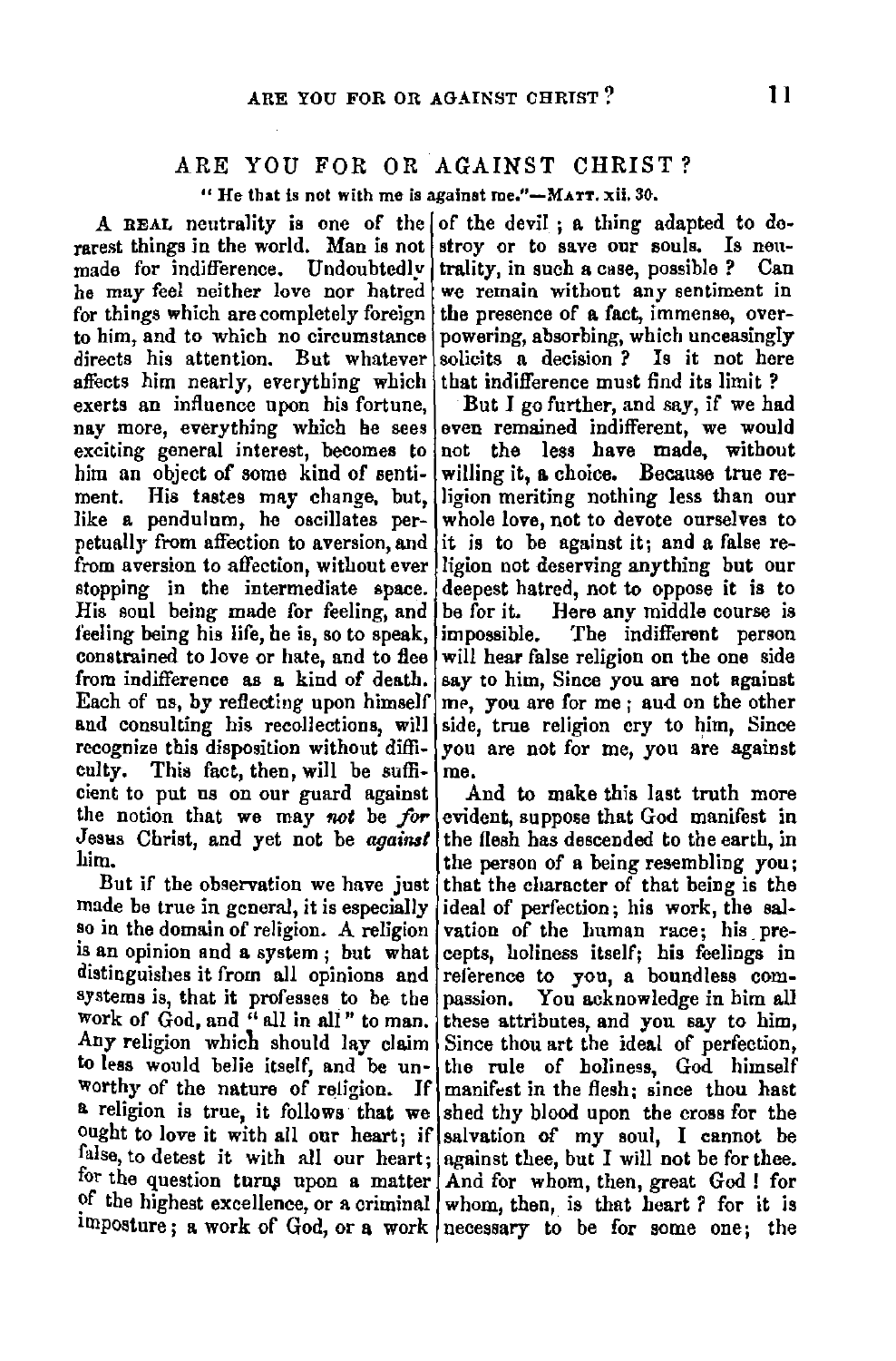heart must attach itself to something ; praved will, is he not against God? If not *against* God? If he is for his own de- the neutrality of the indifferent!

it does not live but as it loves. For he is for a demon, is he not against whom, then, will you be if not for God ? No, my brethren, there are in God ? Probably for ourselves I supply the world only two empires which I God ? Probably for ourselves, I sup- the world only two empires which I pose. But what is that *non*, separated used pame; but I affirm that he who But what is that *you*, separated need name; but I affirm, that he who from God, except the flesh in all its is not in the one, is necessarily in the corruption, and sin in all its deformity? other; that he who is not with Jesus And if a man is *for* such things is he Christ, is against Jesus Christ. Behold

# THE TEST OF TRUTH. BY JAMES DOUGLASS, ESQ.

side, have continued need of reviving were succeeded by a multitude, Chris-<br>its impressions on our hearts, by open- tians in name but Pagans at heart. ing and reopening its sacred pages, and who, though exorcised by holy water, inquiring of every religious notion that introduced their own lying spirits into inquiring of every religious notion that springs up in the mind, from whence springs up in the mind, from whence the desecrated churches instead of the it proceeds—whether from the Word Spirit of truth. The Church was of God, and then we gladly receive it; changed without any sudden change or whether merely from the workings on the part of the disciples who comof our own mind, and then we would posed it-it was the want of change as gladly discard it, as part of that of its votaries which produced an aplumber of human inventions and will- parent change, but a real permanence. worship which in past times has so Christians and Pagans joining together often encumbered the truth.

tion was used. The test of truth—the events, coalesced. Romanism then Bible-was not so ready at hand to be appeared in its full development applied to every notion tliat demanded (with respect to the mass) as Pagan. admittance. As in the parable of the ism baptized; with respect to the sower, and as in the case of the more thoughtful, displaying the comthorny-ground hearers, the crop was bining elements in every varying protoo motley and diversified for profitable portion, as it does to the present hour, use. Half-understood tenets, imper- $\frac{1}{2}$ -some being almost entirely Christian,  $\frac{1}{2}$  fectly-recollected traditions — argu- and others almost entirely Pagan, with  $fectly-recollected$  traditions  $-$  arguments that ended in fancies, and si- every intermediate shade of degramilitudes that were mistaken for argu- dation. ments, filled the mind with a varie- One tenet alone was absolutely regated cloud-scenery that obscured the quired-submission to the Church; and brightness of the Sun of Righteous- butoneriteofinitiation-baptism;which

Then the doors of the metaphoric Church were flung wider and wider once to be false by the evidence of the open. A camel, with a whole load of senses, so baptismal regeneration is antiquated rubbish, might enter fear- perpetually confuted by universal exlessly in. Converts were succeeded by perience. The apostle could say to

WE, who have the Bible by our half-converts, and these in their turn tians in name but Pagans at heart, Spirit of truth. The Church was in an outward union, Christianity and In the first ages little of this cau- $\begin{vmatrix}$  Paganism, in the too natural course of Paganism, in the too natural course of more thoughtful, displaying the com-

ness. was supposed to confer regeneration. As **was supposed to confer regeneration. As** Then the doors of the metaphoric transubstantiation is demonstrated at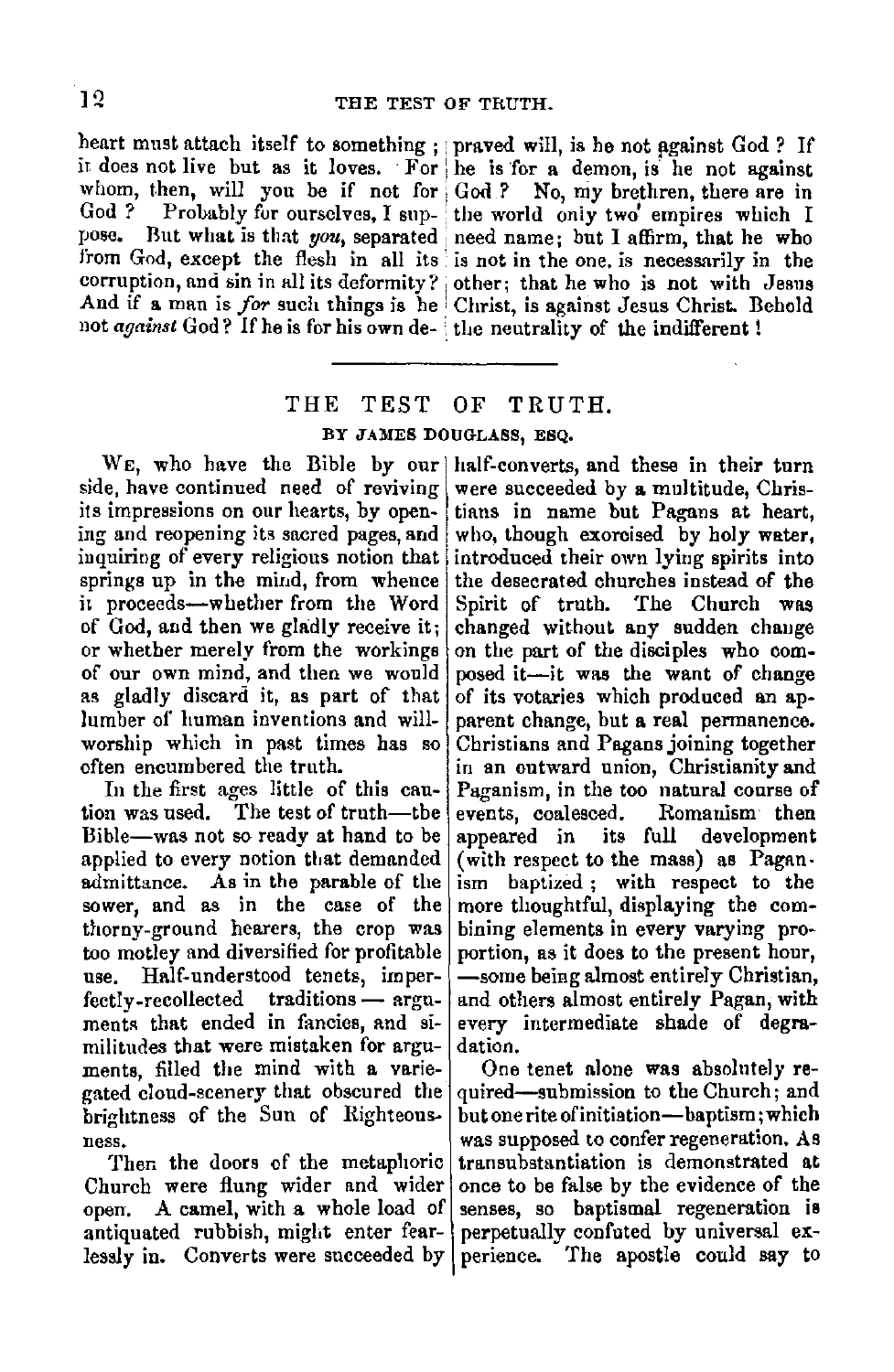the primitive converts, enumerating tures with regeneration, but not as the the classes of the greatest sinners among the Gentiles, with the peculiar enormities of their sin, "Such were some of you;" but, to the baptismally regenerated of Spain and Italy, we may say, and from their own anthorities, Such are many of you-with, perhaps, sins of yet deeper turpitude than prevailed in the heathen times of these respective countries.

Baptism is connected in the Scrip- want of the expected result.

Romanists connect them. Tbey are guilty of the fallacy of the 'ToTepoy' *11'pOTopo11-in* plain English, of putting the cart before the horse. In ancient times the regenerated were invited to be baptized ;- believe and be baptized-belief being the first act of<br>the regenerated mind. With the Rothe regenerated mind. manists persons are baptized in order to be regenerated, but with a woful

### MONTHLY SUMMARY OF PUBLIC AFFAIRS.

THE preparations for the war with Russia<br>have been carried on with great vigour, and have been carried on with great vigour, and<br>on a scale of unparalleled magnificence. To<br>meet the expenses thereby incurred, the Chancellor of the Exchequer has proposed<br>to increase by one half the present income tax. By the time these pages meet the public eye, the Anglo-French armaments will have reached their destination. May God in his mercy eveu yet avert the dreadful evils which are suspended upon their<br>contemplated movements, and which some contemplated movements, and which some<br>of our leading statesmen appear to treat<br>with a levity so unbecoming as to bring<br>down upon them well-merited castigation from such men as honest John Brighi and Richard Cobden, and also the indignation of an Insulted people, and at which even the "Times" has thundered indignant rebuke.

Reports which have not at present been **confirmt-'d are in circulation, of an offer**  made by the Emperor of Russia to withdraw his troops from the Danubian principalities upon the condition that the French and English armaments shall be recalled; after<br>which the Czar professes his willingness to renew diplomatic efforts to settle the dispute between Russia and Turkey. To this the Western powers, it is said, will not consent. It is also intimated that on the refusal of England and France to comply with this proposal. Austria will imitate the conduct of Prussia, and stand altogether aloof from the powers committed to resistance-a policy which would most certainly lead to a protracted and bloody struggle with the downtrodden people of Hungary and Italy, and<br>set all Europe in flames. In a few days, it is probable this report will be found to be a mere fabrication, if not a ruse, on the part of Russia, to lead the Western powers to suspend, or slacken, their preparations for carrying on the war.

A deputation from the Society of Friends, consistmg of Joseph Sturge of Birming-ham, Robert Charlton uf Bristol, and a peace mission to the Emperor of Russia, with whom they have had an interview in with whom they have had an interview in courteously received by the Czar, who, in replying to the memorial presented by these "ambassadors of peace," expressed what he will, at no very distant period, discover to be an awful blunder-that "as a Christian, he was ready to comply with the<br>precepts of religion," but as a sovereign, "his present duty was to attend to the inter-<br>ests and honour of his country." As if the<br>welfare of his myriad-peopled nation were not identical with the practice of Christian virtues. Alas, so it is, men of all grades separate the ideal from the actual, the principles from the practice, of Divine Christianity

**Ministers, to avoid any "untoward event"**<br>which might possibly result from the organized and desperate opposition of a still powerful faction, to the New Reform Bill, have postponed for a time all further<br>consideration of that important measure.

In Calabria, there have been several shocks of earthquake, by which upwards of two thousand lives have been sacrificed.

In an American paper we have read with horror an account of the fiendish act of<br>a «lave owner. The slave had struck a<br>white man, upon whom Lynch law was executed on the spot. The victim was<br>chained to a tree, faggots were placed chained to a tree, faggots were placed<br>around him, and after he had drank a little water, the chivalry of the white population caused fire to be put to the combustihle material, When the flames began to burn him, his agouy developed his gigantic muscular power,so that he actually forced the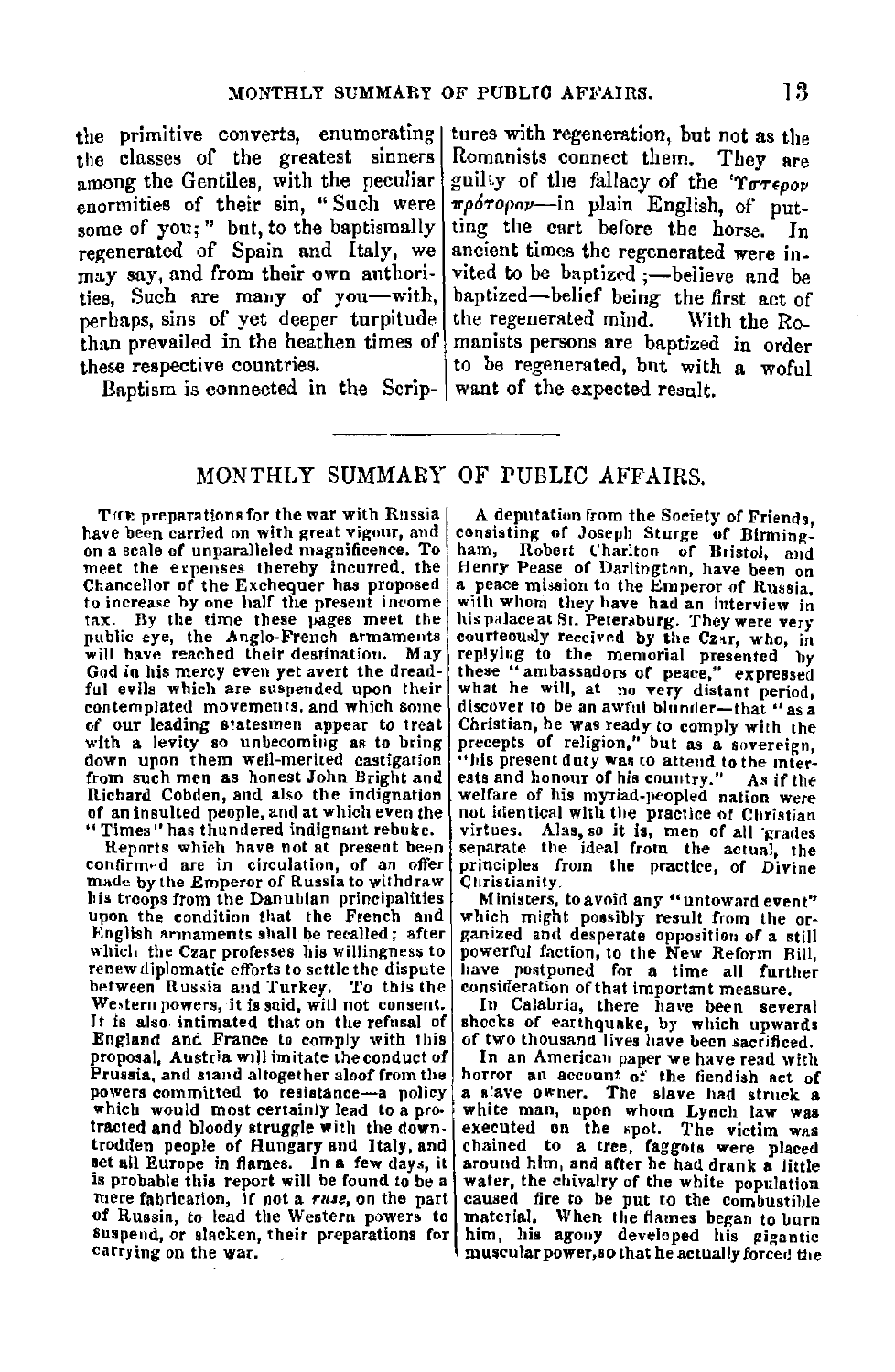staple from the tree, and bounded from the burning mass; but he instantly fell, pierced with rifle-balls, and bis body was thrown into the flames and consumed. Nearly 4000 slaves were brought to witness the execu• **tion, and several 1nagistrates and ministers were present, and warned the slave assembly**  of the fate that awaited them if they proved<br>refractory and rebellious.

THE MADIAI.-A government annuity, on the joint lives of Francesco and Rosa

# DENOMINATIONAL INTELLIGENCE.

#### RECOGNlTION SERVICE8.

- CARDIFF, CANTON,-Dec. 26. Of Mr. W. Owen, assistant preacher, at the Tabernacle Church, Cardiff, wheu several neigh• bouring ministers and gentleman took part in the services.
- EBBW-VALE, MONMOUTHSHIRE.-On Feb. 16 and 17. Of Mr. J. H. Hill, of Pontypool College. The services were con-<br>ducted by Messrs. S. Williams, of<br>Nantyglo, and D. Davies, of Trefforest,<br>G. Thomas, Classical Tutor, and T. Thomas, Theological Tutor, of the College,<br>by whom the charge to the pastor was by whom the charge to the pastor was delivered, and T. Davies, of Merthyr. In the evening of the last day's services two sermons were preached by Messrs. Timothy Thomas and Thomas Thomas.
- LONDON, GARNER CHAPEL, CLAPHAM.-On Jan. 13. Of Mr. G. Elven-The morning service was commenced by reading Scriptures, and prayer by Mr. Wyard, of Soho Chapel; Mr. Foreman delivered the introductory discourse and proposed and<br>received the usual questions. In the received the usual questions. afternoon, the designation prayer was offered by Mr. R. Aldis, and the charge delivered by **Mr.** Allen, of Stepney, from 2 Tim. ii. 5. Mr. Jones, late of Chatham, concluded the service with prayer. **The evening service commenced with**  reading the Scriptures, and prayer by Mr.S. K. Bland of Cheshunt, after which. Mr. J. Wells, of the Surrey Tabernacle, preached from James ii. 12. Although. the weather was unfavourable, a goodly CuPAR, FIFE.—The Rev. W. P. Grant, late mumber of persons attended on these minister of the Independent Chapel,
- OVER, CAMBRIDGESHIRE.-On Jan. 8. Of Church at Cupar, Fife.<br>Mr. R. Abbott, on which occasion Mr. HEYWOOD.--Mr. F. Britcliffe, of Horton trinal views; Mr. Cattell, the senior dea- dale Road.<br>con, related the Lord's dealings with the KENNINGHALL, NORFOLK.-Mr. Upton, church for the last thirty years, and from Aylsham.

Madiai, and on that of the survivors of them, has been completed.

FA.TE oF CHRISTBNDOM.-Mr. Henry Drummond, **M.P.,** in a pamphlet bearing this title, proclaims that the end of the world is immediately at hand,

THE CHOLERA, in its malignant form, has appeared at Leeds,Glasgow and Limerick, at Kanturk (near Limerick), doing its deadly office with unparalleled suudenness.

#### brethren Brown, Simon, and Ingrey, de• livered suitable addresses.

#### PRESENTATION SERVICES.

- HEBDEN BRIDGE, Feb. 11.-At a social gathering of the Church, a purse of sixty sovereigns was presented to Rev. J. Cross, on completing the twentieth year of his pastorate. Suitable addresses were delivered by Revs. P. Scott of Brearley, T. Vasey of Wainsgate, and J. Spencer of Halifax.
- LONDON, BLOOMSBURY CHAPEL, on Feb. 14.-The annual social meeting of the church was held, when interesting and instructive reports of the different de• partments of Christian effort, made by the church, were read on this occasion. **A** portrait of the esteemed Pastor, painted by Mr. Dixie, was presented to the Church by **Mr.** Lance, a member of the church, in behalf of his brother artist and fellow member.• S. **M.** Peto, Esq., M.P., on behalf of the church, acknowledged the<br>oift in an appropriate address. The gift in an appropriate address. church at Bloomsbury Chapel consists of upwards Four Hundred Members.
- SALISBURY.-Mr. J. W. Todd, pastor of the Baptist Church, has recently been pre· sented with a silver tea-pot and cream ewer, of the value of £20.

#### MINISTERIAL CHANGES.

- BIRKENHEAD, CHESHIRE.-Rev, W. H. Bonner, from London.
- BoLTON,-Rev. J. J. Owen, from Sabden.
- number of persons attended on these minister of the Independent Chapel, interesting and important services, in Crannock, and who was recently baptized, which several other ministers took part. has accepted the pastorate of the Baptist<br>Church at Cupar, Fife.
- Fri. R. R. Abbott, on which or which or which or which or which is a cordial entured.<br>Horton Foreman, the oldest member of the College, Bradford, has accepted a cordial<br>church, prayed: the pastor gave an out- and unanimous church, prayed; the pastor gave an out- and unanimous invitation to the pastorate line of his Christian experience and doc· of the Baptist Churehassembling inRoch-
	-
	- \* Of this Portrait we hope to give an Engraving in our next number.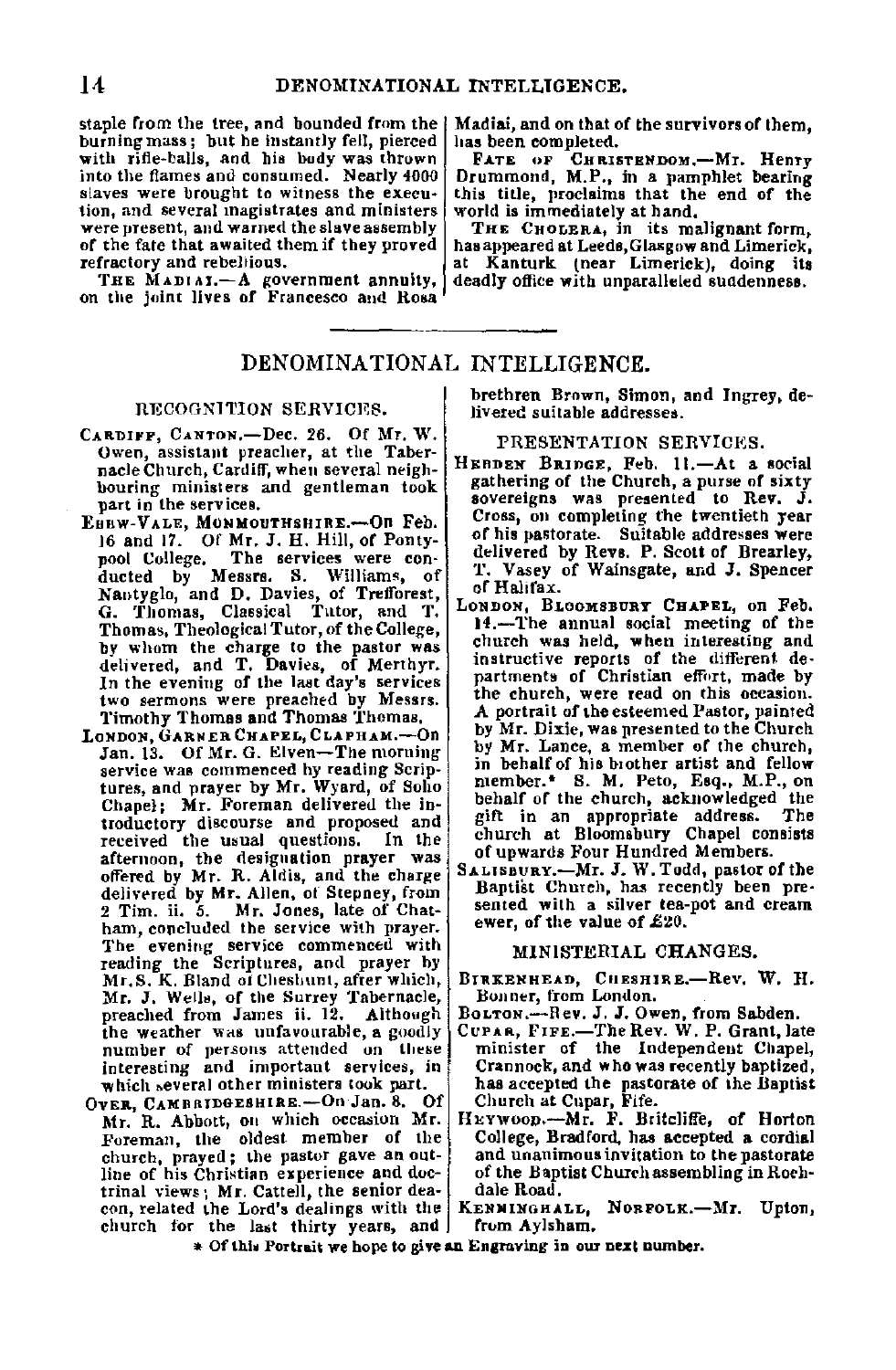#### OPENING OF NEW CHAPELS.

- osvoNPORT, on Feb. 7.-The foundation of a new Baptist Chapel was laid by Mr. Horton. The interesting services of the day were conducted by the Rev. Messrs, 6. Nicholson, Gostrick, Jones, Hampson,<br>Pver, Slater, and Withington. Brother Pyer, Slater, and Withington. 'l'revor commenced and Brother Rogers concluded the services by prayer.
- LONDON, NEW NORTH ROAD, SALEM<br>CHAPEL, on Lord's Day, Jan. 1. This newly erected and commodious chapel **was reopened, in connexion with the**  Scotch Baptist Church lately meeting in<br>Dorchester Hall, when two sermons were preached by Mr. Dunning, pastor of the church, and **Mr.** Cumming of Limehouse.
- RocHDALE, LANCASHIRE, on Wednesday, Jan. 18.-A new Baptist Chapel and School-room was opened in Drake Street, Rochdale, when sermons were preached by Revs. W. Brock, of London, and H. S. Brown, of Liverpool.-And on the following Lord's Day, by the Revs. C. **M.** Birrell, the collections amounted to **£120.**

#### BAPTISMS.

- **ABERTJLLERY,MONMOUTIISHIRE,EVGLISH**  BAPTINTS.-Four by Mr. G. Thomas, of Pontypool College, and three by **Mr.** Lewis; both services were conducted in the openair.
- AYTON, BERWICKSHIRE, March 12th,- Two at the Baptist Chapel, Berwick-on-Tweed, by Mr. Hawkins.
- BETHANY, Jan. 26.-Two by Mr. Fuller.
- CARDIFF, Jan. 22.-Two by Mr. Owen.
- HASLINGDEN, BURY ROAD, Jan. 20.-Two by Mr. Bury, and on Feb. 5, two by Mr. Marshall, Mr. Bury being unwell.
- 1Nsx1P, LANCASUIRE, On Jan. 29.-0ne by Mr. Compton.
- LONDON, SPENCER PLACE, GOSWELL ROAD, Feb. 17,-Eight (six connected with the Sabbath-School) and on March 9th, three by Mr. Jennings.<br>------, BUTTESSLAND STREET. Feb. 9.--
- by Mr. Jennings.<br>Five by Mr. Rothery.<br>Five by Mr. Rothery.<br>--POPLAR, Feb. 16. Two, by Mr. Bowles.<br>LANIDLOES, NORTH WALEB, Feb. 5.—Six-
- 
- teen, and on Jan. 22, at New Chapel, twelve, by Mr. Evans.
- LEAMINGTON, Feb. 5.-Two, from the Bible Class, by Dr. O. Winslow.
- MELBOURNE, DERBYSHIRE, Feb. 1.-One. RUGBY, WARWICKSHIRE, on Jan. 29.-Two
- by Mr. Angus.
- SALFORD, Jan. 29.-Two by Mr. Wood.
- SUEERNEss, Feb. 5.-Three.
- SOHAM, CAMBRIDGESHIRE, on Jan. 29.-0ne by Mr. Smith.
- Sunnysipe, Lancashine, Feb. 4.—One by<br>...<sup>and</sup> Mr. Nichols.
- WARWICK, Feb. 5.-Four by Mr. Nash.
- EAST INDIES, MONOHYR.-Mr. Lawrence

has baptized five persons-three natives, and two Europeans.

- SERAMPORE,-Mr. Denham bantized three young men in November last.<br>RANGOON,-Recently Thirty-one Karens
- and Eight Burmans have been baptized; many interesting cases of almost entire households being converted are reported in the Missionary Herald.
- CALCUTTA, Oct. 16.-0ne by Mr. Leslie. BARISAL, Oct. 13,-Three by Mr. Page.
- 
- BENARES, Sept. 11 .- Two by Mr. Smith, and on Oct. 23, two by Mr. Heinig; Mr. Smith preached on the occasion.
- BIRBHUM, Sept. 30.-Twoby Mr. Williamson.
- OarssA PIPLI, Oct. 17.-Two Hindoo con- verts by Mr. Miller.
- DUM DUM, Nov. 6.-One by Mr. Lewis.
- WEST INDIES, SAVANAH LA MAR AND FuLLER's FIELD,-Mr. Clarke reports, additions hy Baptisms, One hundred and twenty-eight.
- PUERTU PLATA, ST.DOMINGO.-Mr. Rycroft has baptized two.
- HAYTt.-Three baptisms are reported,
- of Liverpool, and E.C. Lewis, of Rochdale; TRINIDAD.—Mr, Law has baptized Twenty-<br>the collections amounted to £120.
	- AFRICA, CAMERoON.-Seven converts have
	- been added by baptism, by Mr, Saker.<br>BIMBIA.—Mr. Fuller has baptized three converts, one of chem the daughter of the old king.

#### DEATHS.

- CLARKE, M,ss ELIZABETH SARAR,daughter of Rev. Owen Clarke, pastor of Vernon Chapel, Pentonville, on **Jan.** 13th, aged 31, Her character was remarkable for its genuine truthfulness, soundness of judg-**1ne11t, and benevolent consistency. Her**  closing months of gradually declining health were supported by her with steady confidence in the Saviour.
- Ct1ProN, JOHN, of Guilsborougl1, North-amptonshire, March 9th, aged *95.* He was a member of the Baptist Church in was a member of the Baptist Church in that place for 69 years.
- CooK, Mas. R., at Leicester, Dec. II, in her 80th year. Her last words were-" Flesh and heart fail me," but death prevented the utterance of her confidence in God as her eternal portion.
- COOPER, MR. W., a deacon of the Baptist Church in Badcox Lane, on Jan. 7, aged 70. He has left bequests of one thousand pounds to various Baptist institutions. His Ja,t words were-" Glory! Glory! Glory ! Victory! Victory! Victory through the hlood of the Lamb! Victory! Victory! Vic- Vic-
- GooDRIDGE, Ma. W., Jan. Jst. At Tunnel Hill, near Blisworth; 47 years a member, and 28 years deacon, of the Baptist Church at Hisworth, Northamptonshire.
- LEWIS, MRS. J., at Blaeuavon, Monmouthshire, on Feb. 3, aged 71. She was